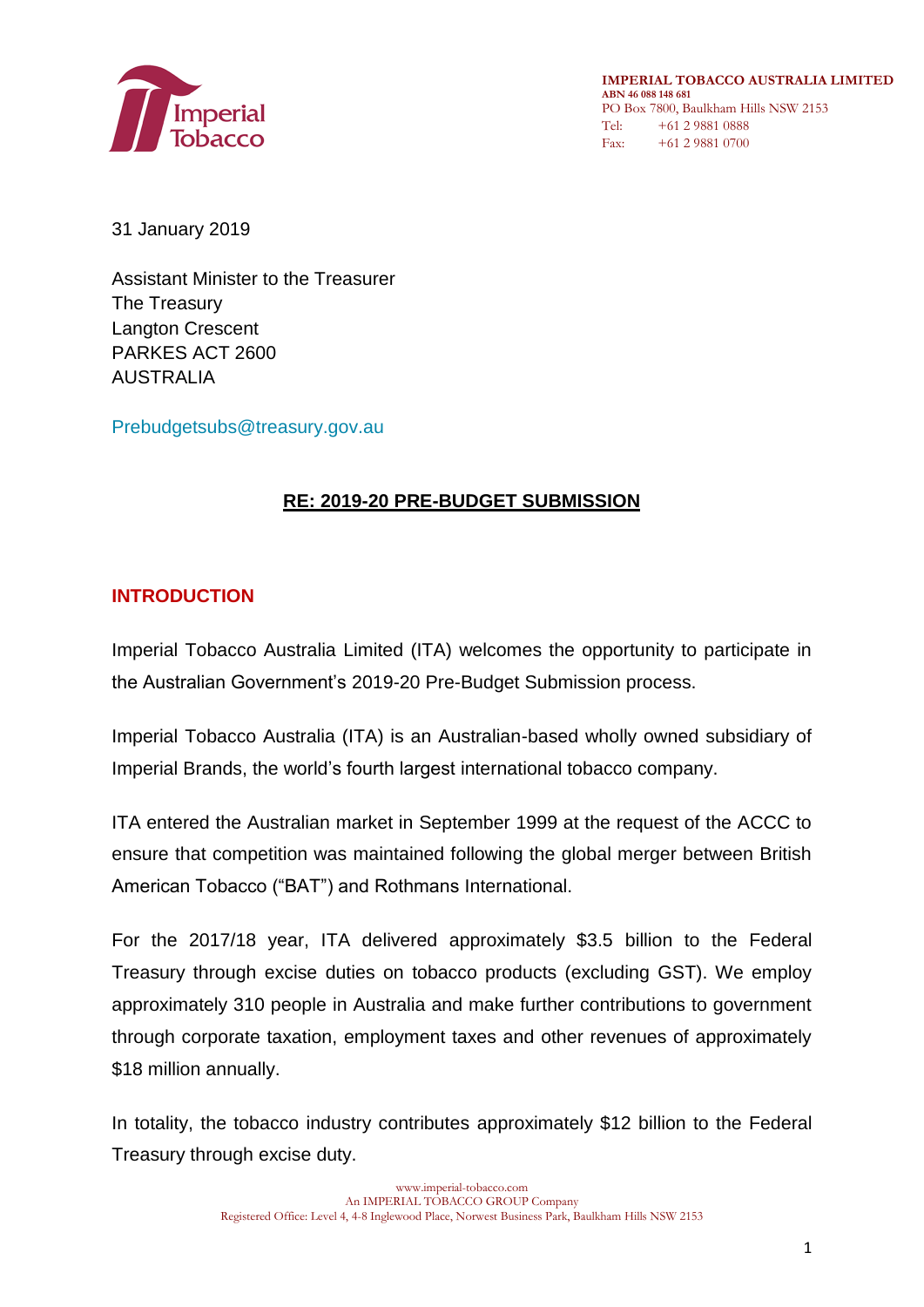This submission will address the duty drawback process, tobacco excise and the illicit tobacco market.

The black market for illicit tobacco has become an established and significant segment of the tobacco market in Australia. At 15% of consumption<sup>1</sup>, the illicit market represents approximately one in every seven cigarettes and \$1.91 billion dollars in lost revenue to the Government.

It is necessary to highlight that the illicit tobacco trade is intimately linked to excise.

Australia is a high tax environment for tobacco products. Excise increases result in higher prices, driving down trading and, ultimately, movement of consumers to the illicit market. These large excise increases also fuel the black market by making it even more lucrative for organised criminals to smuggle illegal tobacco into Australia.

The duty drawback scheme is an unnecessary regulatory red tape burden which could easily be amended and carries demonstrable benefits for government, Australian businesses, the environment and the Australian public.

#### **DUTY DRAWBACK**

**.** 

The tobacco industry is a significant excise and duty contributor. ITA contributes an annual excise and duty liability of approximately \$3.5 billion.

We pay duty on tobacco products that have been imported into Australia.

Like the majority of fast moving consumer goods operations, we have some unsaleable stock that is periodically returned from retailers. It may be a discontinued line, past the used by date, have minor carton damage or packaging issues.

We absorb the business cost of the lost product, but in order to claim a refund on duty paid on unsaleable stock, we (and other manufacturers who import tobacco products) must re-export that tobacco back to the various points of manufacture.

<sup>1</sup> KPMG "Illicit Tobacco in Australia" 2017 Full Year Report, 20 April 2018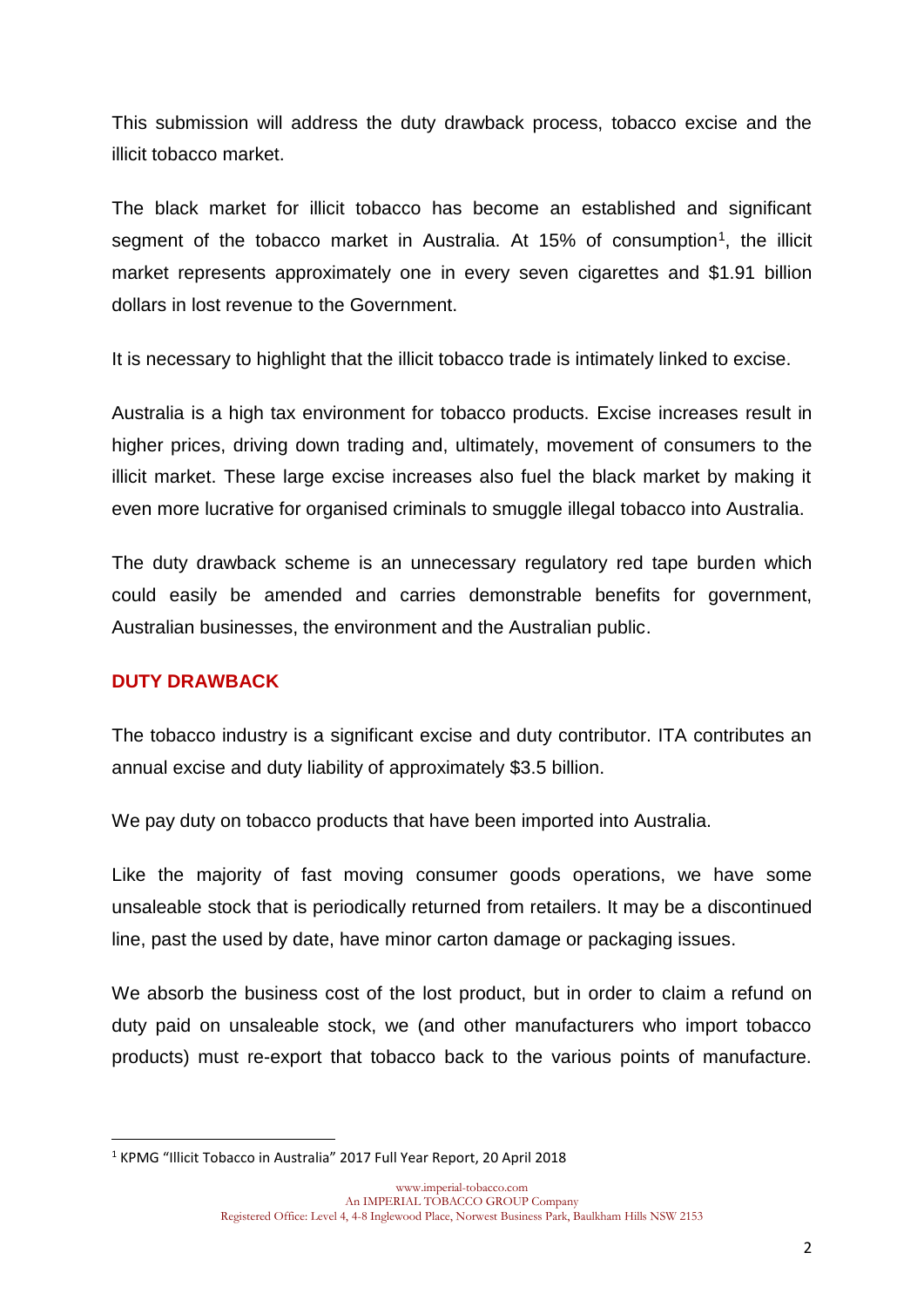That is, duty paid stock cannot be destroyed locally and a duty refund be obtained following the destruction.

Since approximately June 2012, 100% of product distributed in Australia by ITA is imported. We source our products from a number of factories located in various parts of the globe including Europe, Asia, Turkey and (primarily) New Zealand.

Whilst there are associated costs to the business, there are also wider social and economic costs; significant extra transport requirements (trucks on roads, containers on ships), additional movement of plant material across borders and import/export administrative burdens.

## **Environmental impact**

Re-export requirements in these instances involve entirely unnecessary additional transport, which naturally involves additional use of fuels and increased emissions. Aside from the environmental impact of transport from Australia to country of origin, ITA product must be moved from across Australia back to facilities in Sydney. The additional heavy vehicle movements associated with this are entirely unnecessary and could be eliminated with the allowance of local destructions.

## **Impact to ITA**

In this past financial year alone, ITA was forced to re-export 13 shipping containers with an excise refund value of \$25.1 million. The additional compliance costs, or costs to our business for this re-exportation process is approximately \$50,000, but this is an unnecessary business cost which is the consequence of a complex, burdensome and redundant process.

## **Successful trial**

The regulatory amendment set out in *the Customs Amendment Regulation* 2012 (No. 8) allowed for duty paid stock to be destroyed locally and a subsequent Duty Drawback refund. This was an interim measure which came into effect on 9 November 2012, until 30 April 2013. This trial was undertaken to assist with the implementation of plain packaging and the high volume of stock destruction as a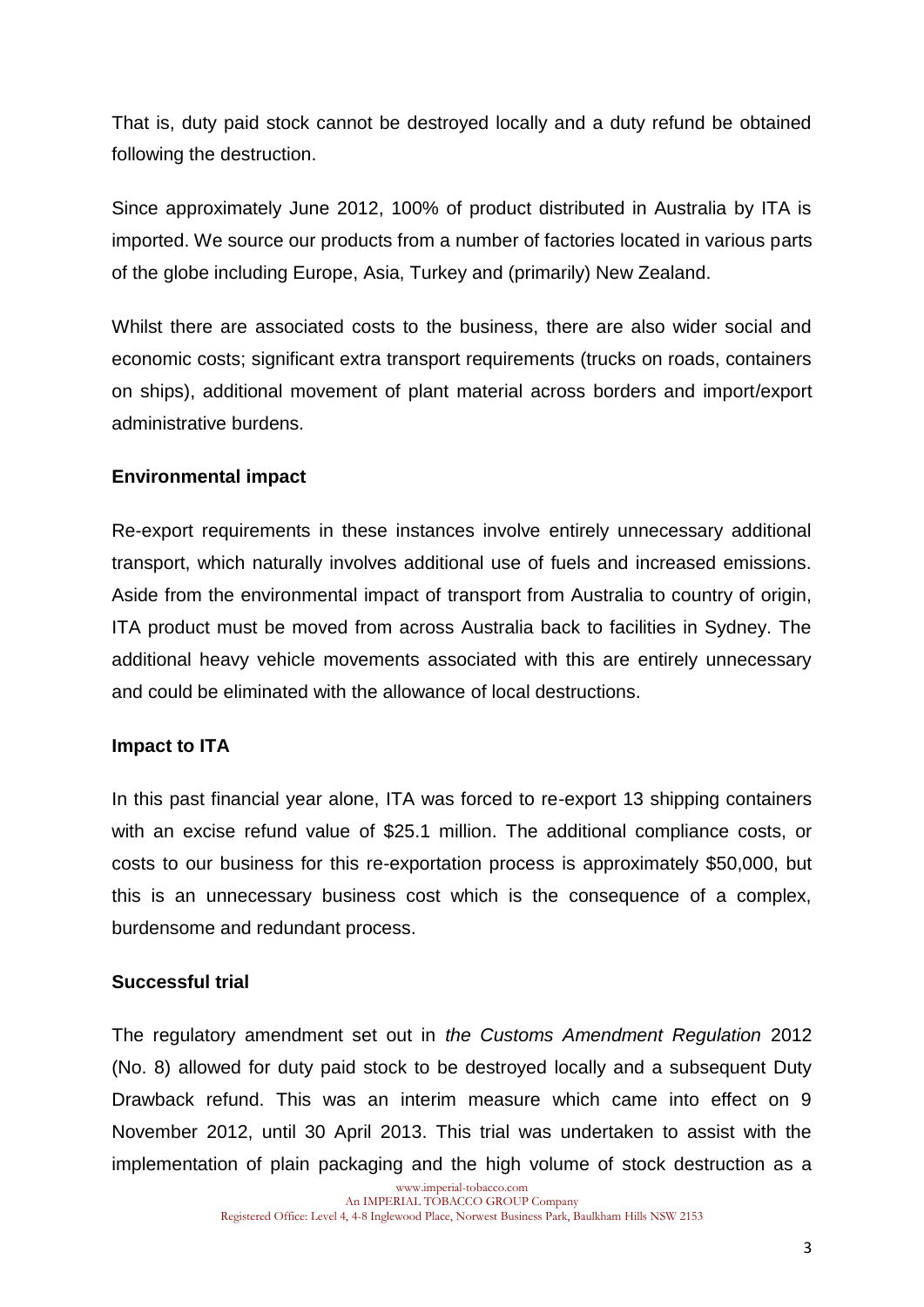result. It was extremely successful and praised by all stakeholders (including government officials), proving that the process can be easily implemented.

## **History**

 $\overline{a}$ 

In May 2007, following a public review, the Howard Government announced its intentions to rectify the matter. The reform was to have the effect that all excise and excise-equivalent imported goods could be destroyed with the prior approval of the relevant administering authority, and would not be required to be re-exported to the point of manufacture<sup>2</sup>.

The measure was to have effect from the later of 1 January 2008, or the date of Royal Assent. Unfortunately, this legislation did not take effect as it was not dealt with prior to an election.

In September 2017, correspondence with the then Minister for Immigration and Border Protection, The Hon. Peter Dutton MP, noted that "Treasury has policy responsibility for the taxation of excise-equivalent goods, including tobacco. The Department will work with Treasury, the Australian Taxation Office and other relevant stakeholders to reduce red tape on business as part of ongoing reform measures…"

# **Senate Select Committee on Red Tape (***Effect of red tape on tobacco retail)*  **Final Report, December 2018**

The 2018 Senate Select Committee on Red Tape (Effect of red tape on tobacco retail) Final Report recommends:

## *Effect of red tape on tobacco retail, Recommendation 3*

## *2.65 The committee recommends that the Department of Immigration and*

*Border Protection provide an explanation to justify the requirement for reexportation of tobacco products on which drawback is claimed, failing which the requirement should be eliminated in a timely fashion.*

<sup>2</sup>http://ministers.treasury.gov.au/DisplayDocs.aspx?doc=pressreleases/2007/045.htm&pageID=003&min=pcd &Year=&DocType=0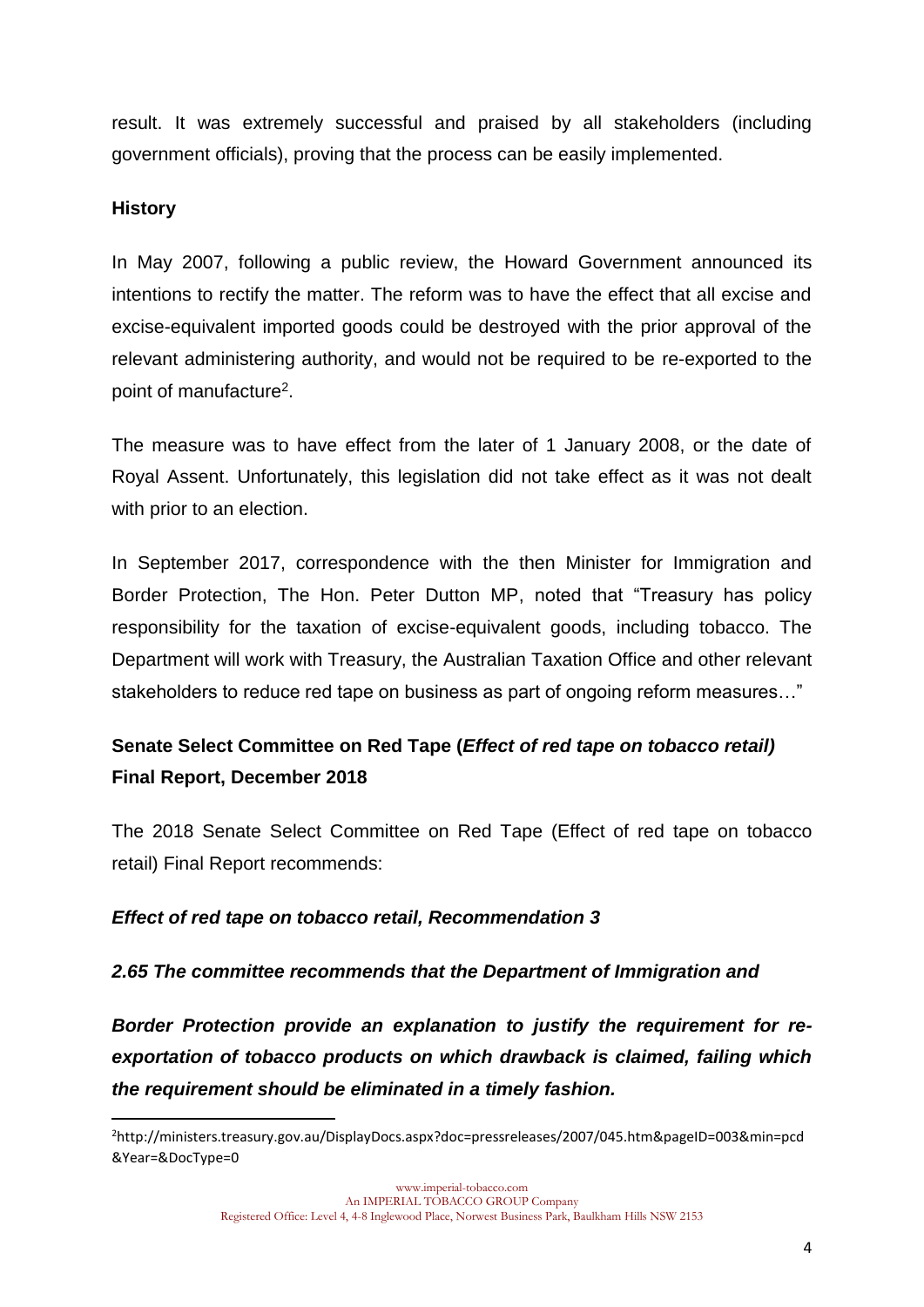ITA notes that the dissenting reports by Labor Senators to Red Tape Inquiry Reports do not include any opposition to the recommendation that the requirement for reexportation of tobacco products on which drawback is claimed be removed.

The operation of the duty drawback system is an example of unnecessary and economically inefficient taxation regulation. We ask that local destruction of stock and drawback of duty be implemented permanently

## **EXCISE AND THE ILLICIT TOBACCO MARKET**

*"The potential for smuggling tobacco can limit increases in tobacco tax rates. When setting tax rates, consider the risk of smuggling, the purchasing power of local consumers, tax rates in neighbouring markets, and the ability and effectiveness of the tax authorities to enforce compliance."<sup>3</sup>*

Excise is a key growth driver for the trade in illegal tobacco. Tobacco taxation policy necessarily requires a balanced approach with consideration given not only to public health objectives, but also revenue optimisation and avoiding the emergence, or encouraging the growth, of illicit trade.

The illicit tobacco trade is a serious, and complex, problem. The World Health Organisation recognises that "[F]rom many angles, the illicit trade of tobacco products is a major global concern, including health, legal and economic, governance and corruption. The illicit tobacco market may account for as much as one in every ten cigarettes globally."<sup>4</sup>

Australia is not immune. Indeed, in Australia, illicit trade currently sits at 15% of total consumption, representing approximately \$1.91 billion dollars in foregone excise to the Government, with lost revenue instead funding organised crime.<sup>5</sup>

**.** 

<sup>&</sup>lt;sup>3</sup> Yurekli, A., World Bank Economics of Tobacco Toolkit, "Tool 4: Design and Administer Tobacco Taxes, What is the Right Tax Rate? / Evaluate the Impact of Tobacco Excise Rates", page 18.

http://siteresources.worldbank.org/INTETC/Resources/375990-1113490055569/Taxes.pdf

<sup>4</sup> http://www.who.int/campaigns/no-tobacco-day/2015/event/en/

<sup>5</sup> KPMG "Illicit Tobacco in Australia" 2017 Full Year Report, 20 April 2018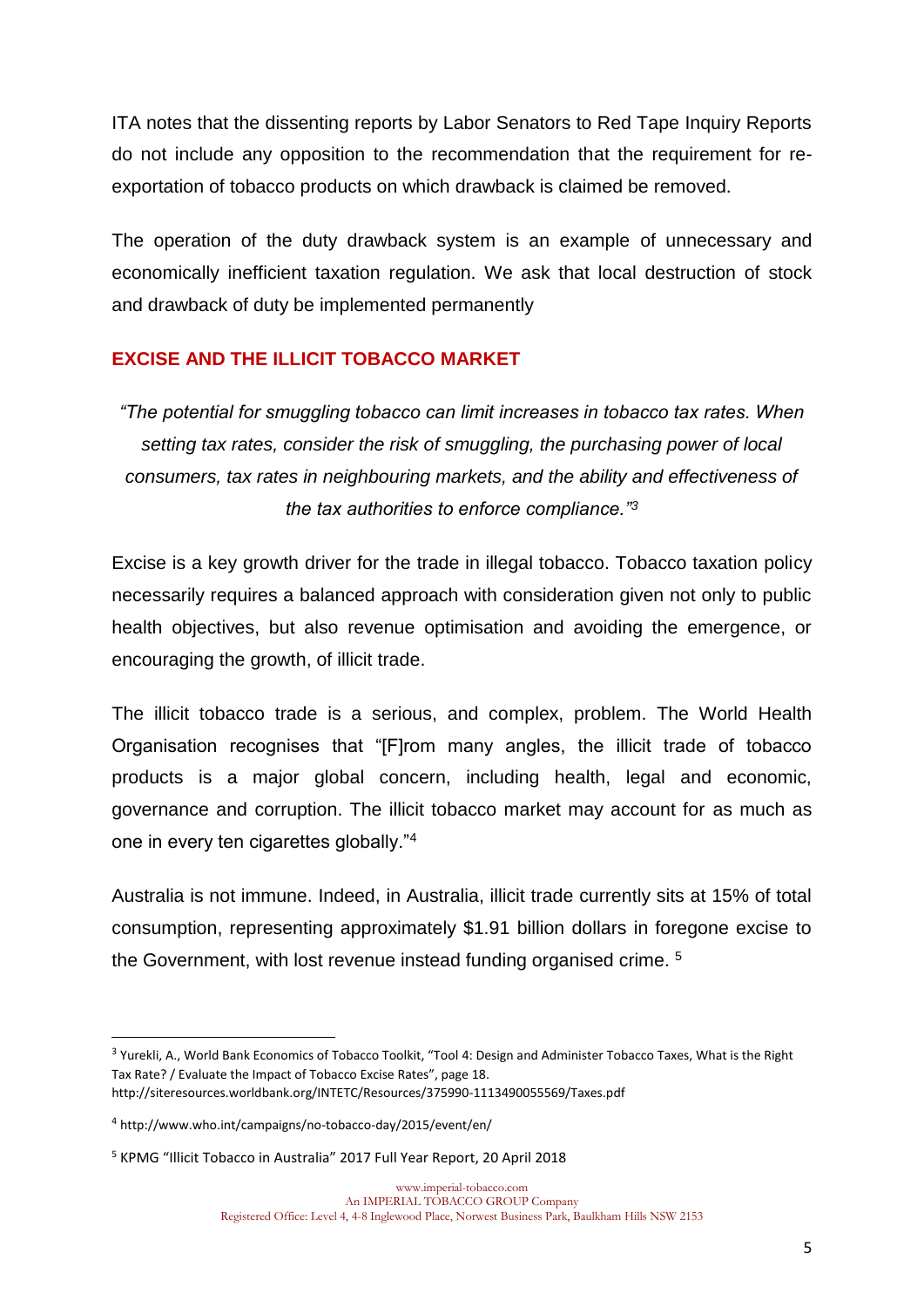Australia is a high tax environment for tobacco products, made even more so by the cumulative effect of the successive annual 12.5% excise increases running from 2013-2020 and initiated by a one off 25% excise increase in 2010. Such excise increases are resulting in exorbitantly high prices, ultimately encouraging the movement of consumers out of the legal market and into the illicit market.

These large excise increases also fuel the black market by making it even more lucrative for organised criminals to smuggle illegal tobacco into Australia. With the exception of New Zealand, Australian prices are over 90% higher than any other markets within the Asia Pacific region. A pack of 20 cigarettes is up to 11 times more expensive in Australia than Indonesia, for example *(See Figure 1 below)*. <sup>6</sup> These high profit margins can provide an attractive and valuable source of income for organised crime.





**.** <sup>6</sup> KPMG "Illicit Tobacco in Australia" 2017 Full Year Report, 20 April 2018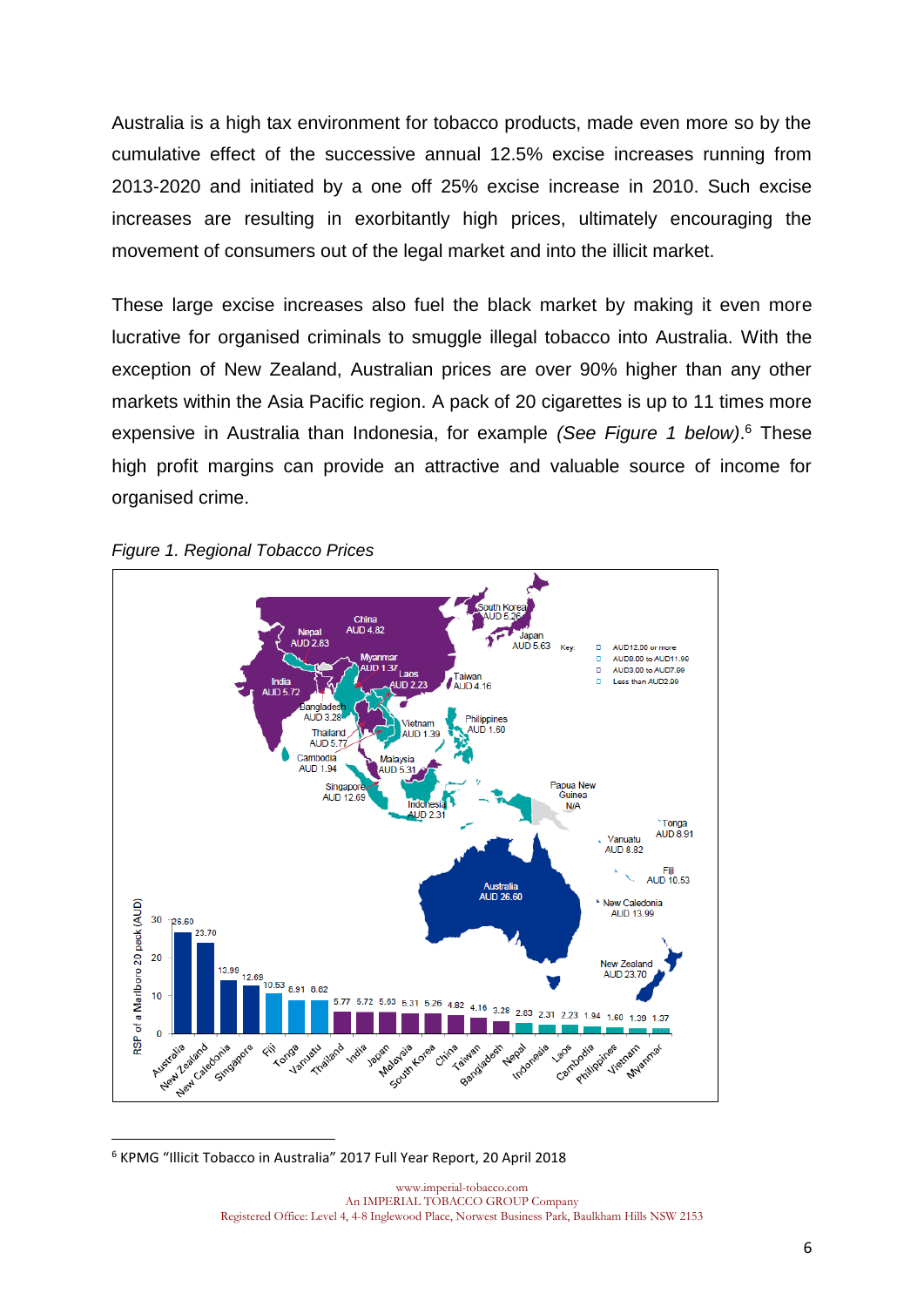#### **International Experience**

International experience – such as from Ireland, the EU accession countries, Malaysia, Turkey and Singapore – show that the implementation of steep tax increases has led to a sharp rise in illicit trade in tobacco products, which damages the long-term tax base and undermines public health objectives.

#### *Ireland*

In June 2014, Ireland's then Finance Minister Michael Noonan acknowledged the relationship between excise and illicit trade. When questioned about increasing the tax on cigarettes, Mr Noonan said:

*"In economic terms the demand for Irish duty paid cigarettes has moved to become much more elastic in nature. This implies an increase in price will lead to a proportionately larger decrease in consumption of Irish duty paid cigarettes resulting in an overall decrease in cigarette excise receipts…Some people will reduce their smoking levels, others will simply substitute their consumption to non-Irish duty paid cigarettes. These can be either illicit or legally brought into the country".<sup>7</sup>*

#### *Malaysia*

1

Malaysia increased excise duty on cigarettes by 430% between 2002 and 2010. The increase in the price of legal cigarettes prompted consumers to switch to illicit sources of supply. In 2002, Malaysian smokers consumed 19.5 billion legal cigarettes. By 2010, this had declined 31% to 13.5 billion. The decline in legal sales was mainly driven by the surge in consumption of illegal cigarettes, which reached 8.8 billion in 2010. <sup>8</sup>

As a result, the illicit market share rose from 21% in 2002 to 39% in 2010. Acknowledging the massive illicit trade problem and the impact of excessive cigarette taxation, the Government decided to freeze excise in its 2012 budget. The

<sup>7</sup> S. Rogers, "Noonan: No gain from further tobacco price rise" *The Irish Examiner*, 17 June 2014

<sup>8</sup> "The Illicit Trade in Tobacco Products and How to Tackle It (second ed.) International Tax and Investment Center, p 21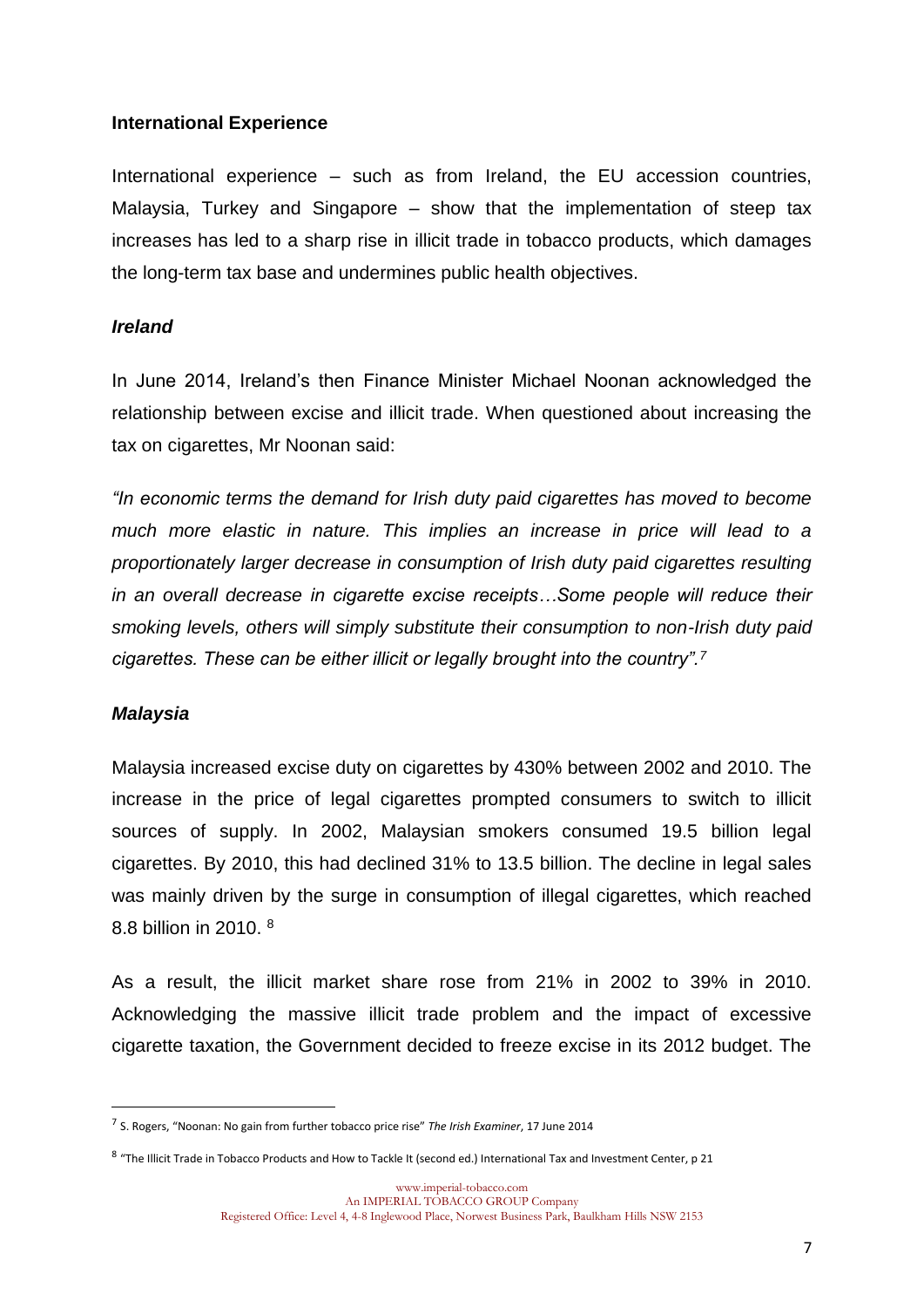Malaysian Prime Minister made the following statement on 8 October 2011, the day after the budget announcement:

*"We can't increase the price of cigarettes sharply when the use of illegal cigarettes has reached 40%. This level is too high. If there is a sharp rise in the price of cigarettes, the percentage of those who smoke illegal cigarettes will continue to rise."<sup>9</sup>*

As excise increases continue to drive the price of legitimate tobacco products up, the demand for illicit tobacco will similarly see a continued increase as consumers seek more affordable alternatives. Those criminals involved in the illicit tobacco market do not pay taxes, and therefore illicit tobacco will always be quite significantly cheaper.

The demand for tobacco products is better met by well governed, tax-paying and responsible businesses that will work in partnership with stakeholders, rather than criminals who operate in the illicit market.

ITA submits that the size and scope of the problem, and the direct causal link between excessive taxation and the illicit tobacco trade warrants a stabilisation of the excise environment, and return to AWOTE only increases.

## **RECOMMENDATION**

1

We ask that local destruction of stock and drawback of duty be implemented permanently.

The May 2018 Federal Budget handed down a number of measures to address illicit tobacco, including the abolishment of bonded warehouses and the movement of the taxing point for excise to the border. We are aware that the Government is currently working towards finalising these measures by 1 July 2019. ITA submits that this presents an opportune time to streamline the duty drawback process and remove what is a redundant and inefficient taxation regulation.

<sup>&</sup>lt;sup>9</sup> The illicit trade in tobacco products and how to tackle it, International Tax and Investment Center, Second Edition, Elizabeth Allen 2013